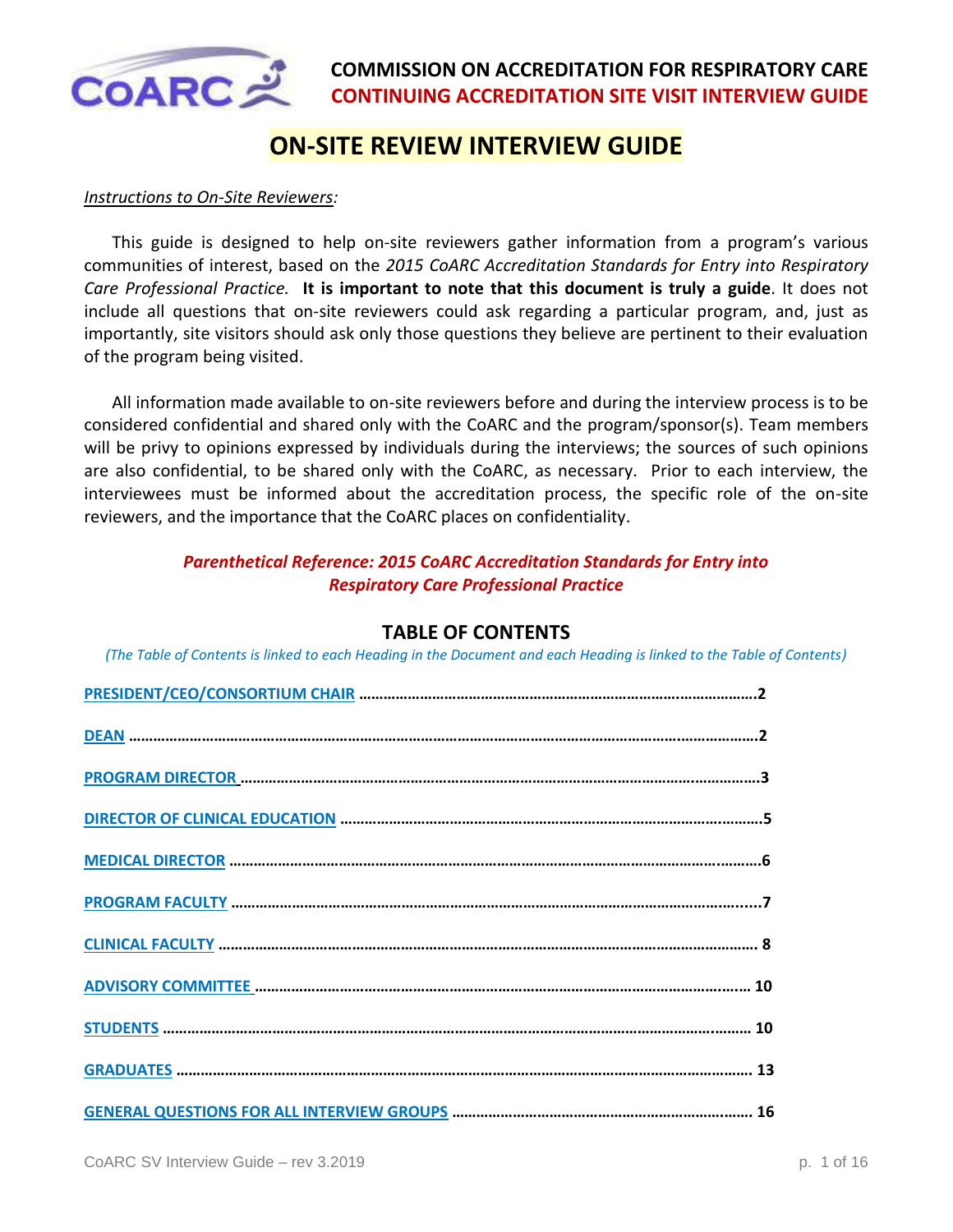

# <span id="page-1-0"></span>**[President/CEO/Consortium Chair](#page-0-0)**

- 1. How does your institution **support the continued professional growth of program faculty and staff**? **(***Standard 1.04***)**
- 2. In what ways does your institution ensure that appropriate **security and personal safety measures** are **in place at all locations** where instruction of program students occurs? **(***Standard 5.08***)**
- 3. [If applicable] Describe how your institution ensures that program students and faculty at geographically distant locations (i.e. satellite campuses) have **access to academic support services and resources equivalent to those on the main campus**. *(Standard 1.06)*
- 4. Describe how your **institution ensures** that **funding sufficient** for the program to meet its goals/objectives. **(***Standard 2.01***)**
- 5. Describe how your **institution ensures that academic resources** (e.g., library, computer and technology resources, advising, counseling, and placement services) **are sufficient** for the program to meet its goals/objectives. **(***Standard 2.01***)**
- 6. Describe how your institution ensures that the **program's physical (e.g., classroom/laboratory space) resources are sufficient** to for the program to meet its goals/objectives. **(***Standard 2.01***)**

# <span id="page-1-1"></span>**[Dean/Division Chair](#page-0-0)**

- 1. How does your institution **ensure that academic policies apply to all students and faculty**, regardless of the location of instruction? **(***Standard 1.06***)**
- 2. How does your institution **ensure** that the number of **qualified faculty members and clinical preceptors, as well as the designated administrative and technical support staff, are sufficient** to meet the goals/objectives of the program? *(Standard 2.13)*
- 3. How does your **institution support the Program Director's ability to carry out his or her administrative responsibilities**: (management, administration, planning and development, as well as continuous review, analysis and revision of the respiratory care program)? *(Standard 2.03)*
- 4. In what ways does your **institution support the Director of Clinical Education's ability to carry out his or her administrative responsibilities**: (planning and development, organization, administration, and ongoing evaluation of the general effectiveness of clinical experiences for students enrolled in the respiratory care program)? *(Standard 2.07)*
- 5. Describe how the **program's goals are compatible with your institution's mission**. *(Standard 3.02)*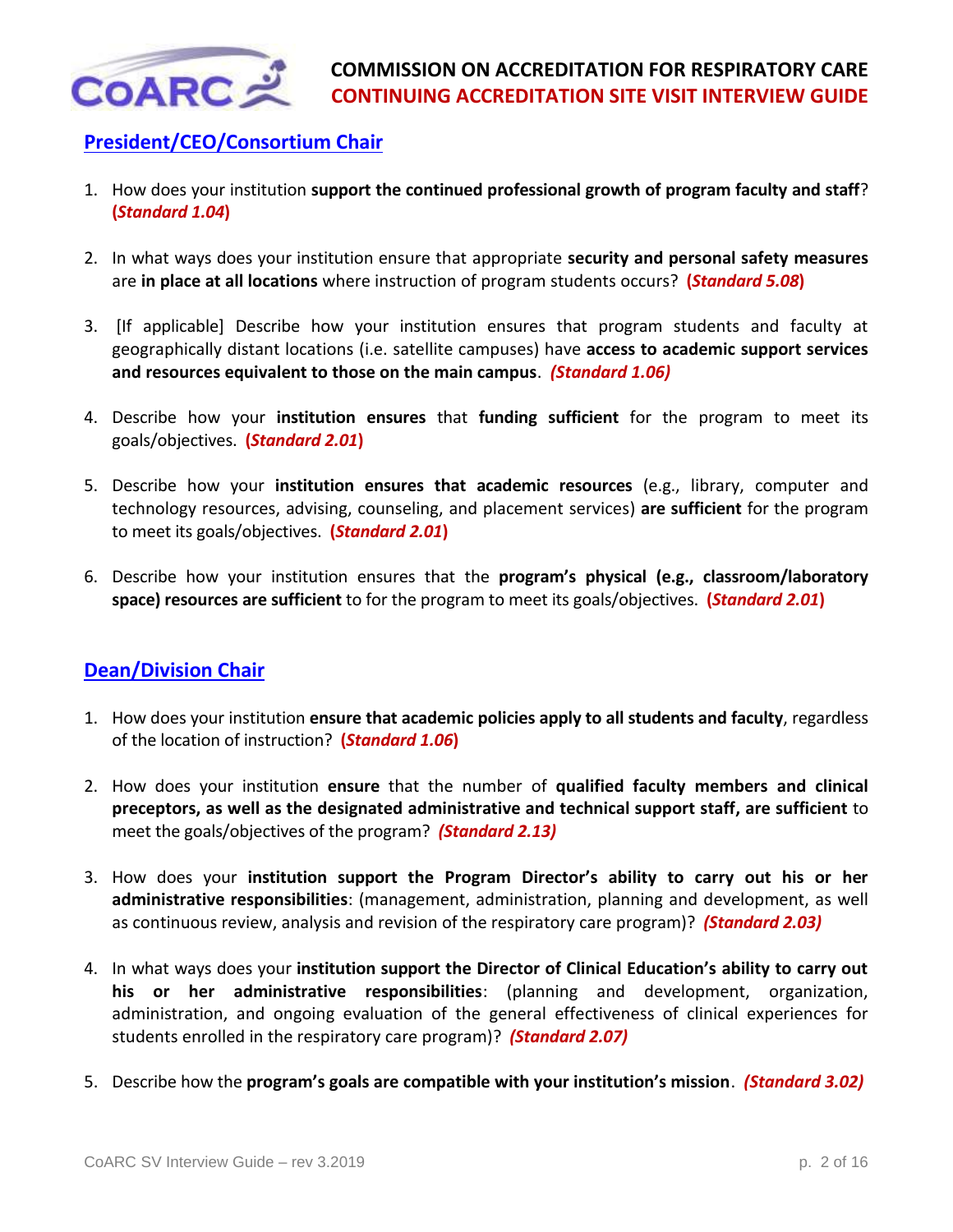

- 6. Describe how the institution ensures that respiratory students have **access to all the academic support services** (e.g., library, computer and technology resources, advising, counseling, and placement services) provided to other students in the institution? *(Standard 5.11)*
- 7. Describe the **institution's policies and procedures for maintaining student records** related to admission, advisement, counseling, and evaluation. **Where are these records kept?** Are there any provisions that allow **students to have access to their academic records?** What are your institution's **policies regarding access to records by work-study students** [If applicable]? *(Standard 5.12)*

## <span id="page-2-0"></span>**[Program Director](#page-0-0)**

- 1. Describe the **support you receive from administration with regard to continued professional growth of faculty and staff**? **(***Standard 1.04***)**
- 2. How do you ensure that **appropriate supervision of students** is **provided at all locations** where instruction occurs? *(Standard 5.09)*
- 3. How do you determine that **security and personal safety measures** are **sufficient at all locations** where instruction occurs? *(Standard 5.08)*
- 4. Is there a formal **affiliation agreement or memorandum of understanding** between your institution and **all other entities that participate in the education of respiratory students**? Do these agreements accurately describe the relationships, roles, and responsibilities of both the program's sponsor and these entities? How do you ensure that all these agreements are up-todate? *(Standard 4.10)*
- 5. Is the **office space** allocated to the program sufficient? *(Standard 2.01)*
- 6. Are the **financial resources** of the program adequate to enable achievement of the program goal(s) and outcomes? *(Standard 2.01)*
- 7. How do you maintain regular and consistent **contact with your students and program faculty**? **(***Standard 2.06***)**
- 8. Do you feel there is **sufficient faculty** to provide effective instruction in the **didactic, laboratory**, and **clinical** settings? **(***Standard 2.13***)**
- 9. What **mechanisms** do you use to ensure that **instructors are**:
	- a) **appropriately credentialed** for the content areas they teach,
	- b) **sufficiently knowledgeable** in subject matter through training and experience,
	- c) **effective in teaching** their assigned subjects? *(Standard 2.13)*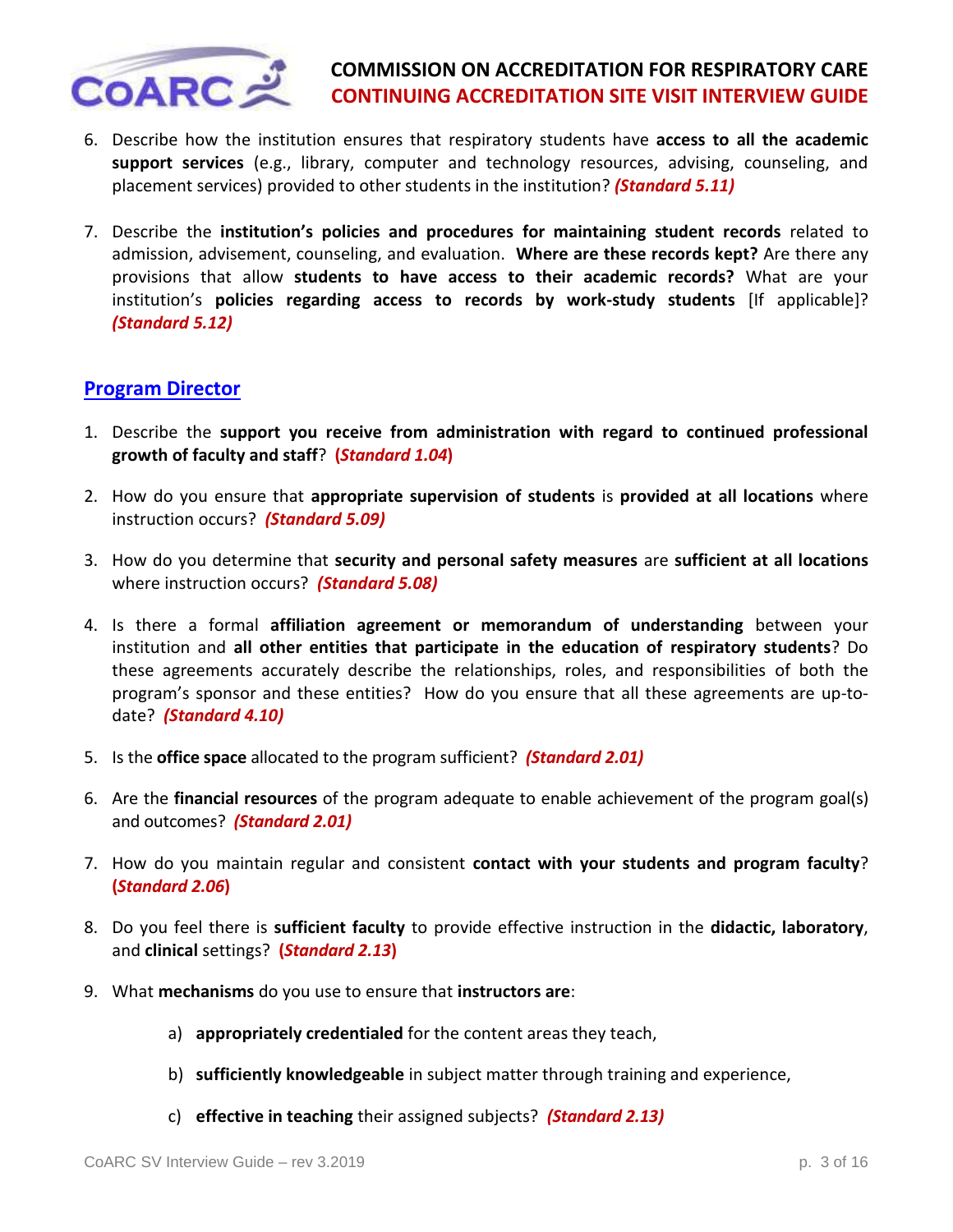

- 10. Do you feel there is **sufficient administrative and clerical support staff** to help the program meet its goals and objectives? *(Standard 2.15)*
- 11. Describe how **program goals are reviewed annually** by program faculty to ensure **compatibility with the mission** of the sponsoring educational institution. *(Standard 3.02)*
- 12. Do you complete the **CoARC Personnel-Program Resource Survey** at least annually? *(Standard 2.16)*
- 13. Does the program **evaluate all mandated program competencies** for each student? Are the program competencies and evaluation methods **written and communicated** to all enrolled students? *(Standard 3.06)*
- 14. How does the program ensure that **course content, learning experiences** (didactic, laboratory, and clinical), **and access to learning materials are equivalent for each student regardless of location**? *(Standard 4.01)*
- 15. Describe the methods used to ensure that the program's collection of clinical sites provides sufficient breadth and depth of clinical exposure to **ensure achievement of all clinical competencies by all students** in a given class. If exposure to particular competencies is limited to specific sites, describe the methods by which the program ensures that exposure at these sites is sufficient for all students. *(Standard 4.09)*
- 16. Describe the **methods used** to ensure that students at **all program locations** have **access to equivalent course materials, laboratory equipment/supplies**, and **academic support** services. *(Standard 4.09)*
- 17. How is accurate and complete **information about the program disseminated** to prospective students **prior to admission and enrollment**? *(Standard 5.02)*
- 18. Are **admission procedures non-discriminatory and followed as published**? Where are they published? *(Standard 5.04)*
- 19. Describe the methods used to ensure that **students are acquainted with Respiratory Therapy as a profession/career,** and that guidance (for both academic and personal concerns) is available to assist students in understanding and abiding by **program policies and practices**. *(Standard 5.11)*
- 20. Describe the methods used to ensure that program **students have access to the academic support services** (e.g., library, computer and technology resources, advising, counseling, and placement services) that are available to other students in the institution. *(Standard 5.11)*
- 21. Describe the methods used to ensure that program **students have timely access to faculty for academic assistance and counseling**. *(Standard 5.11)*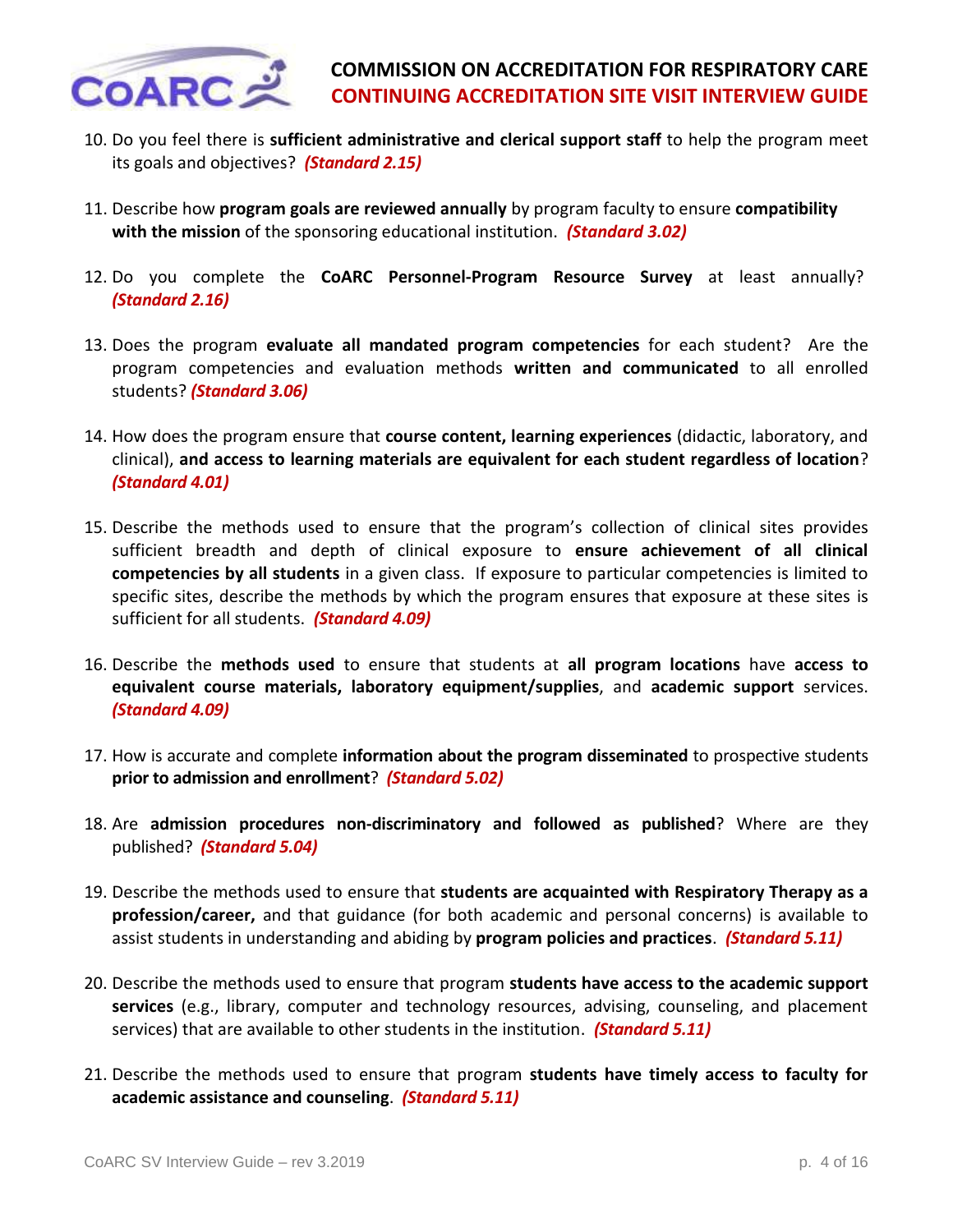

22. Where does the **institution keep student records** documenting their learning progress, deficiencies and achievement of competencies? How long are these records maintained? Describe the institution's **policies and procedures for maintaining student records related to admission, advisement, counseling, and disciplinary actions**. Where are these records kept? Are there any provisions that would allow **students to have access to their academic records**? What are your institution's policies regarding **access to records by work-study students** [If applicable]? *(Standard 5.12)*

# <span id="page-4-0"></span>**[Director of Clinical Education](#page-0-0)**

- 1. How do you maintain regular and consistent **contact with your students, program faculty, and clinical affiliates**? **(***Standard 2.10***)**
- 2. How do you ensure that there is sufficient faculty **to provide effective instruction at each clinical site**; i.e. so that **student to faculty ratio is no greater than 6:1**? **(***Standard 2.13***)**
- 3. Do you complete the **CoARC Personnel-Program Resource Survey** at least annually? *(Standard 2.16)*
- 4. Describe the **processes** used to facilitate **the development of inter-rater reliability** among those individuals who perform student clinical evaluations. Does the program assess inter-rater reliability on a regular basis? When shortcomings are noted what is the action plan to address them? *(Standard 3.07)*
- 5. How do you **evaluate the clinical sites and the preceptors** at each site? Does the program apply comparable evaluation processes to **all clinical sites** regardless of geographic location? *(Standard 3.16)*
- 6. How do you ensure (a) that **preceptors are providing adequate observation and supervision** of student performance and (b) that they are providing **adequate feedback and mentoring** to students? *(Standard 3.12)*
- 7. How does the program ensure that the **clinical component of the curriculum is sequentially integrated with didactic and laboratory instruction** and consistent with the overall instructional plan of the program? *(Standard 4.01)*
- 8. How does the program ensure that each student is **evaluated regarding the achievement of all defined program competencies**? Are both the competencies and the evaluation methods **documented and communicated** to all enrolled students? *(Standard 4.04)*
- 9. Describe the methods used to ensure that clinical education **experiences at each clinical site are of sufficient quality and duration to enable students to meet program goals** and acquire the competencies needed **for clinical practice**. Describe the mechanisms in place to document the **progressive independence of the student** in the clinical setting. *(Standard 4.08)*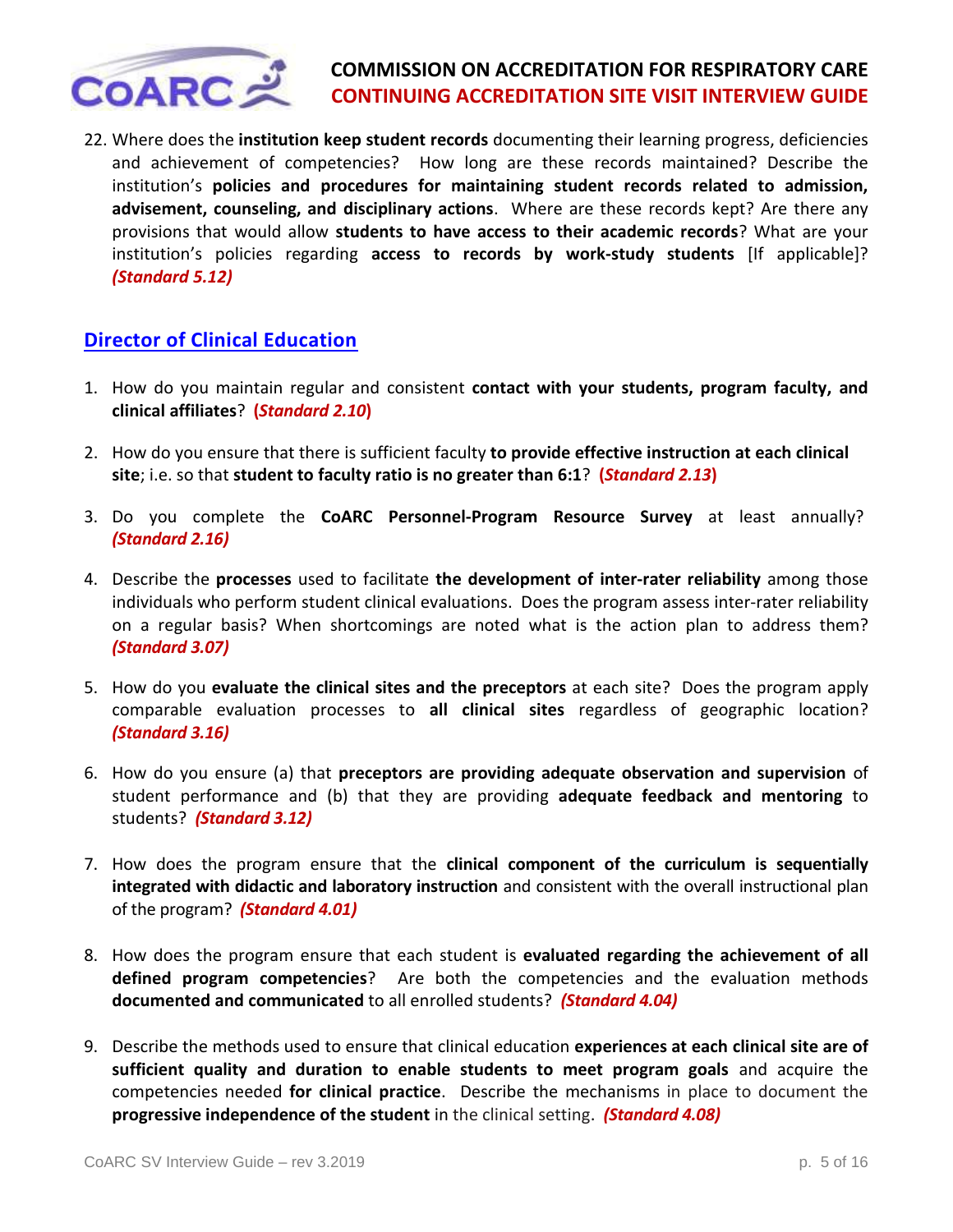

- 10. Describe the methods used to ensure that **students at various program locations have access to similar course materials, laboratory equipment and materials, and academic support** services. *(Standard 4.09)*
- 11. Describe the methods used to ensure that, during a given clinical rotation, **the clinical experiences for each student are of sufficient quality and duration** to meet the clinical objectives/competencies specified in the clinical syllabus. *(Standard 4.11)*
- 12. How do you determine that **sufficient practice time** and learning experience is available **during clinical rotations** to ensure that all students attain full clinical competence? *(Standard 4.11)*
- 13. Are there formal, written, duly executed **agreements with all the program's clinical sites**? How do you ensure that there are **sufficient preceptors** for students at each site? Are there any circumstances in which **students** might be **required to secure their own clinical education sites or preceptors** for required clinical rotations? How/when are **students informed** about who will be **their preceptor** and how to contact this individual? *(Standard 4.10)*
- 14. How does the program inform students and clinical supervisors that respiratory care **students must not be substituted for paid staff**? *(Standard 5.09)*
- 15. Are students allowed to **complete clinical coursework while in an employee status** at any clinical facility? Can students receive any form of **remuneration in exchange for work** they perform incident to their clinical education coursework and experiences? *(Standard 5.10)*

### <span id="page-5-0"></span>**[Medical Director](#page-0-0)**

- 1. What are your **responsibilities as the Medical Director**? **(***Standard 2.11***)**
- 2. How do you and the Director of Clinical Education try to ensure **adequate physician input at all clinical sites**? **(***Standard 2.11***)**
- 3. What is your **involvement with the program's Advisory Committee**? **(***Standard 3.04***)**
- 4. Do you complete the **CoARC Personnel-Program Resource Survey** at least annually? *(Standard 2.16)*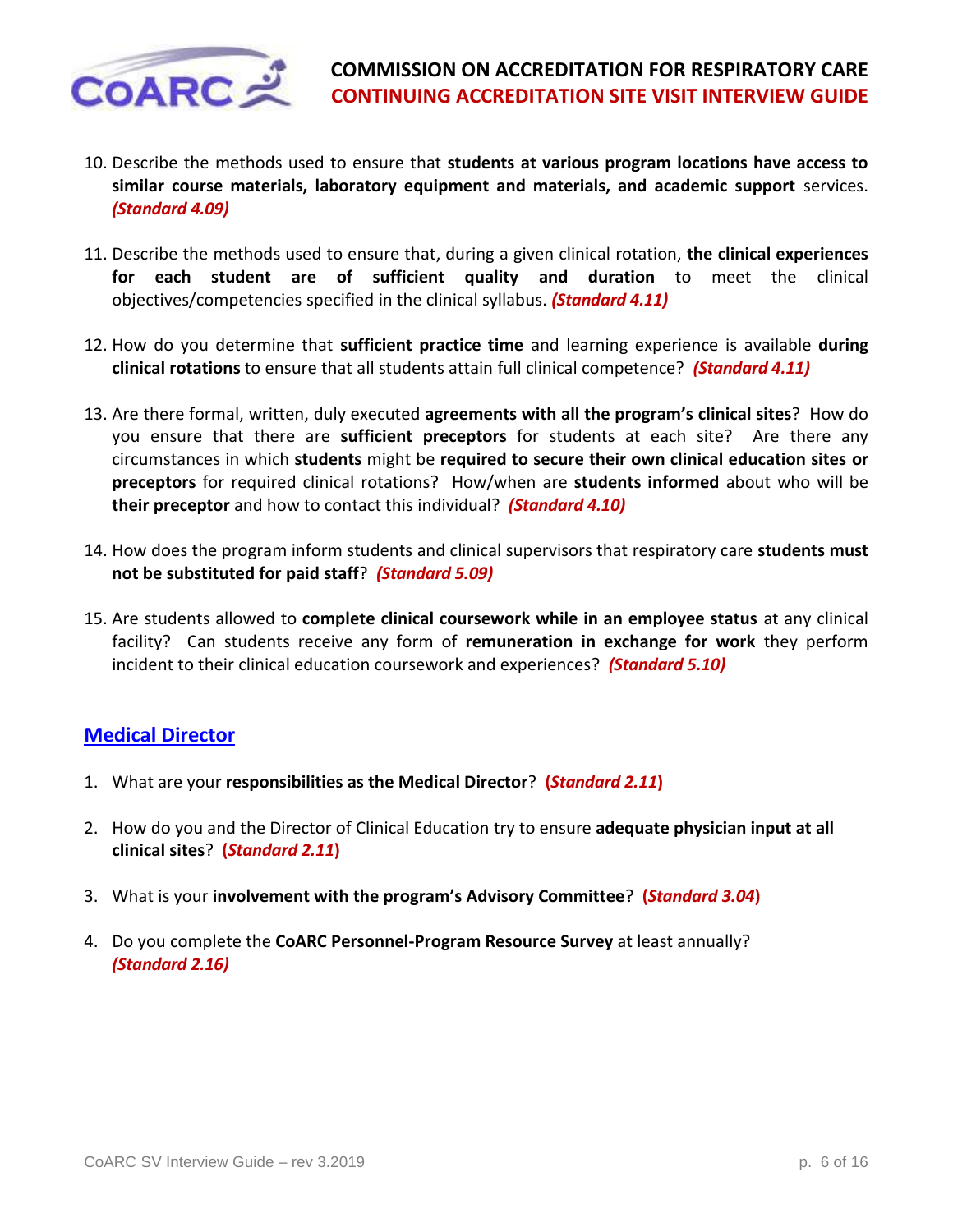

## <span id="page-6-0"></span>**[Program Faculty](#page-0-0)**

### *For questions 1-8, they should be asked to provide the basis for their answers.*

- 1. Is adequate and **appropriate space** allocated for the program? How is this determined? *(Standard 2.01)*
- 2. Are **instructional materials and supplies** sufficient to enable achievement of program goal(s) and outcomes? *(Standard 2.01)*
- 3. Are **libraries/learning resources** sufficient to enable achievement of program goal(s) and outcomes? *(Standard 2.01)*
- 4. Is the **laboratory equipment** readily available to students and sufficient to enable achievement of program goal(s) and outcomes? *(Standard 2.01)*
- 5. Are the **financial resources of the program** sufficient to enable achievement of the program goal(s) and outcomes? *(Standard 2.01)*
- 6. Do you feel the **PD provides regular and consistent contact** with both you and students? **(***Standard 2.06***)**
- 7. Do you feel there is **sufficient faculty to provide effective instruction** for students in all three settings (**didactic, laboratory, and clinical** setting)? **(***Standard 2.13***)**
- 8. Do you feel there is **sufficient administrative and clerical support** staff to meet the program's goals and objectives? *(Standard 2.15)*
- 9. Do you **interact with the Medical Director to secure physician involvement** in student education? If you have, how have you attempted to achieve this? **(***Standard 2.11***)**
- 10. **Are you involved in reviewing program goals**? *(Standard 3.02)*
- 11. Do you complete the **CoARC Personnel-Program Resource Survey at least annually**? *(Standard 2.16)*
- 12. How do you **ensure that student evaluations related to your teaching activities** are conducted with sufficient frequency to keep the students apprised of their progress toward **achieving the curriculum competencies**, and to allow identification of learning deficiencies and the development of a means for their **remediation** in a reasonable time frame? *(Standard 3.06)*
- 13. Are **written criteria for passing, failing, and progression** in the program provided to students? *(Standard 3.06)*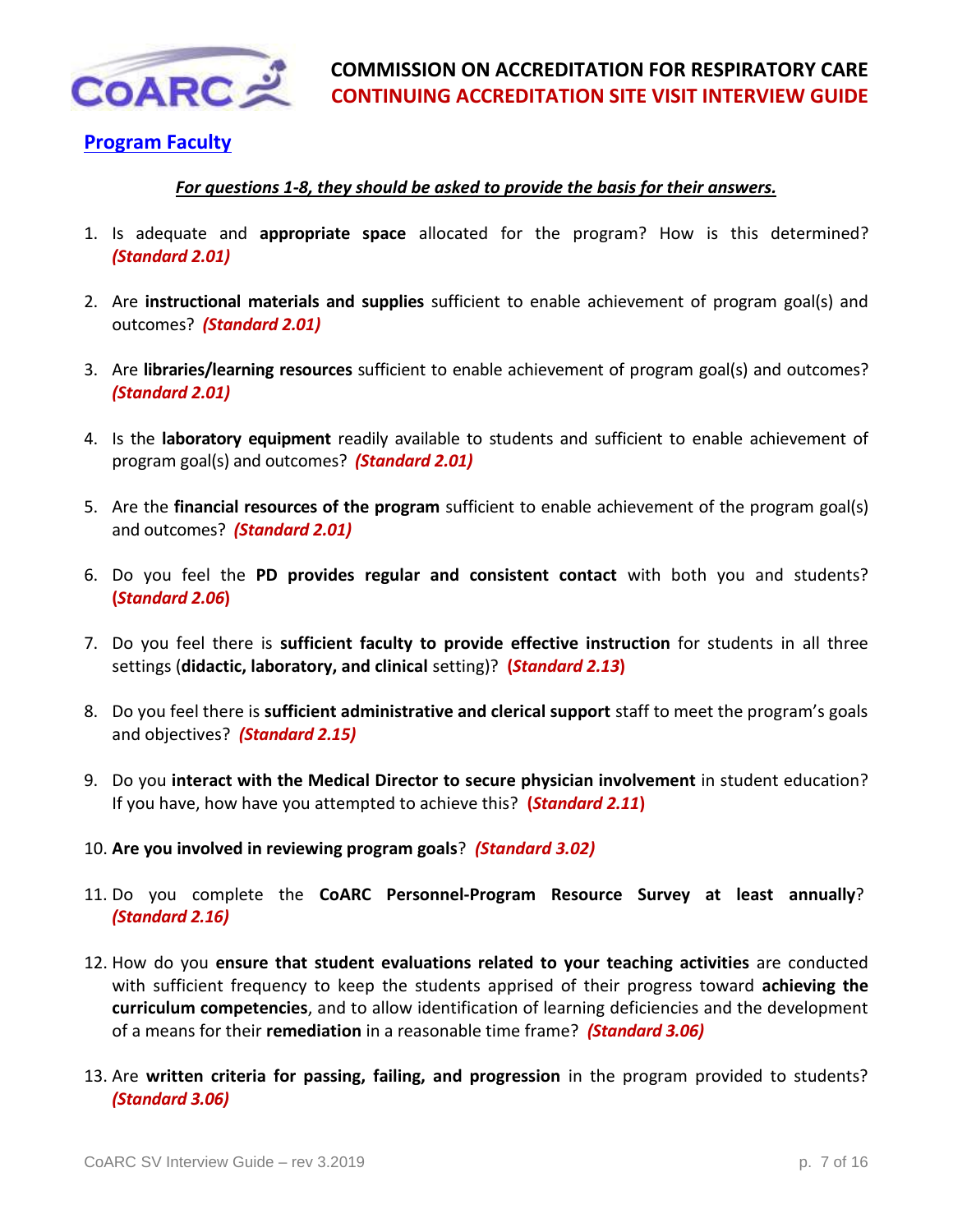

- 14. How are the results of performance **evaluations communicated to each student**? *(Standard 3.06)*
- 15. Describe the processes used to **facilitate the development of inter-rater reliability** among those individuals who perform student clinical evaluations. Does the program assess on a regular basis: Inter-rater reliability? Its clinical evaluation methods? When significant shortcomings in either of these areas are noted, how does the program address them? *(Standard 3.07)*
- 16. Does the program **evaluate all defined program competencies for each student**? Are the program's required competencies and evaluation methods documented and communicated to all enrolled students? *(Standard 3.06)*
- 17. What **information** is **provided to students prior to each respiratory care course**? *(Answer should include such things as written course descriptions, content outlines (including topics to be presented), specific instructional objectives, learning outcomes, and evaluation procedures (Standard 4.03)*
- 18. How often/why is **curricular content reviewed** and revised? *(Standard 4.03)*
- 19. How does the program ensure that **course content, learning experiences** (didactic, laboratory, and clinical), **and access to learning materials are equivalent** for each student regardless of location? *(Standard 4.09)*
- 20. How was the **faculty grievance procedure** been made known to you? *(Standard 5.06)*
- 21. Describe the methods used to ensure that **students are acquainted with Respiratory Therapy as a career** and that **guidance** (for both academic and personal concerns) **is available** to assist students in understanding and abiding by program policies and practices. *(Standard 5.11)*
- 22. Describe the methods used to ensure that **program students have access to the academic support services** (e.g., library, computer and technology resources, advising, counseling, and placement services) available to other students in the institution. *(Standard 5.11)*
- 23. Describe the methods used to ensure that **program students have timely access to faculty** for academic assistance and counseling. *(Standard 5.11)*

### <span id="page-7-0"></span>**[Clinical Faculty](#page-0-0)**

- 1. How does the **DCE provide regular and consistent contact** with both you and the students at your facility? **(***Standard 2.10***)**
- 2. How is **physician interaction and involvement** with respiratory students during clinicals achieved at your facility? How is this documented? *(Standard 2.11)*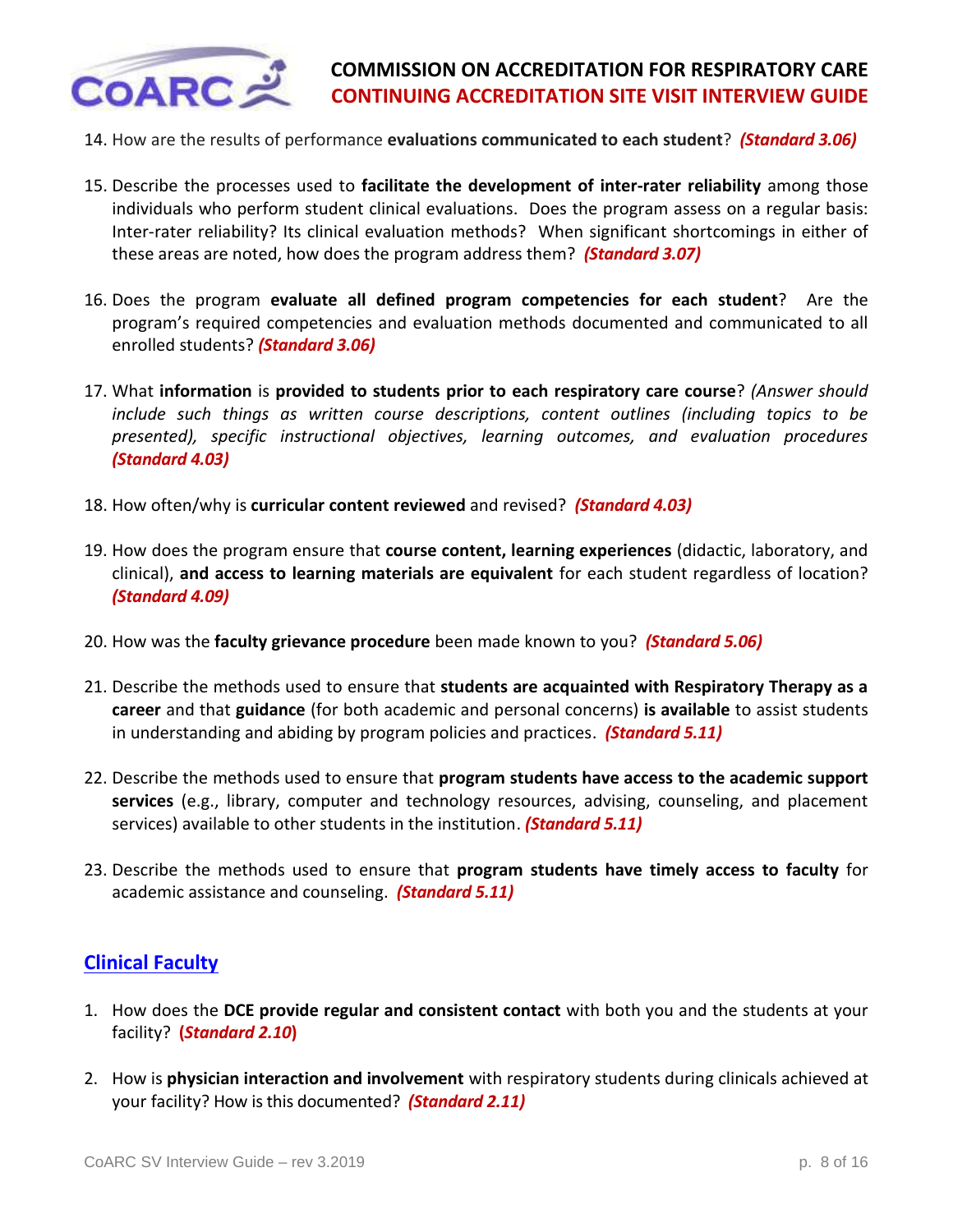

- 3. Is there **sufficient faculty to provide effective instruction** at your facility? (i.e. is the respiratory student to clinical faculty ratio always **no greater than 6:1**?) **(***Standard 2.13***)**
- 4. Do you complete the **CoARC Personnel-Program Resource Survey** at least annually? *(Standard 2.16)*
- 5. Do you think that **students are aware of how well they are doing** in the program? How is this achieved? Does this system seem effective? *(Standard 3.06)*
- 6. Are **written criteria for passing, failing, and progression** in the program provided to students? *(Standard 3.06)*
- 7. What are the processes by which your **evaluation of individual student performance is communicated** to that student? *(Standard 3.06)*
- 8. **What is 'inter-rater reliability'**? Do you know whether the program has a system to assess 'interrater reliability'? Have you participated? If 'yes', describe what you encountered. When significant differences in outcomes between evaluators occurred, what did the PD/DCE do to address these differences? *(Standard 3.07)*
- 9. **How do you determine that** (a) you are **providing adequate observation and supervision** of student performance and (b) that you are providing **adequate feedback and mentoring** to the students? *(Standard 3.12)*
- 10. How are specific **instructional objectives, learning outcomes, and evaluation procedures provided** to students **at the start** of each clinical respiratory care course? *(Standard 4.03)*
- 11. How well is the **clinical component of the curriculum integrated with didactic and laboratory instruction**. Is it consistent with the overall instructional plan of the program? How is this assured? *(Standard 4.08)*
- 12. Are the **clinical education experiences** at your facility of **sufficient quality and duration** to enable students to acquire the competencies designated to that clinical rotation? Describe the mechanisms in place to **document the progressive independence** of the student in the clinical setting at your facility. *(Standard 4.08)*
- 13. How do you determine that **sufficient practice time and learning experiences** is provided at your facility to ensure that students attain the specified competency? *(Standard 4.08)*
- 14. Are you aware of a **formal, written, duly executed agreement** between the program and your facility? Are there **designated preceptors for students at your facility**? *(Standard 4.10)* Are you aware of any circumstances in which **students were required to secure their own clinical education sites** or preceptors for required clinical rotations? How/when are students at your facility made aware as to **which therapist will be their preceptor** and how to contact this individual? *(Standard 4.11)*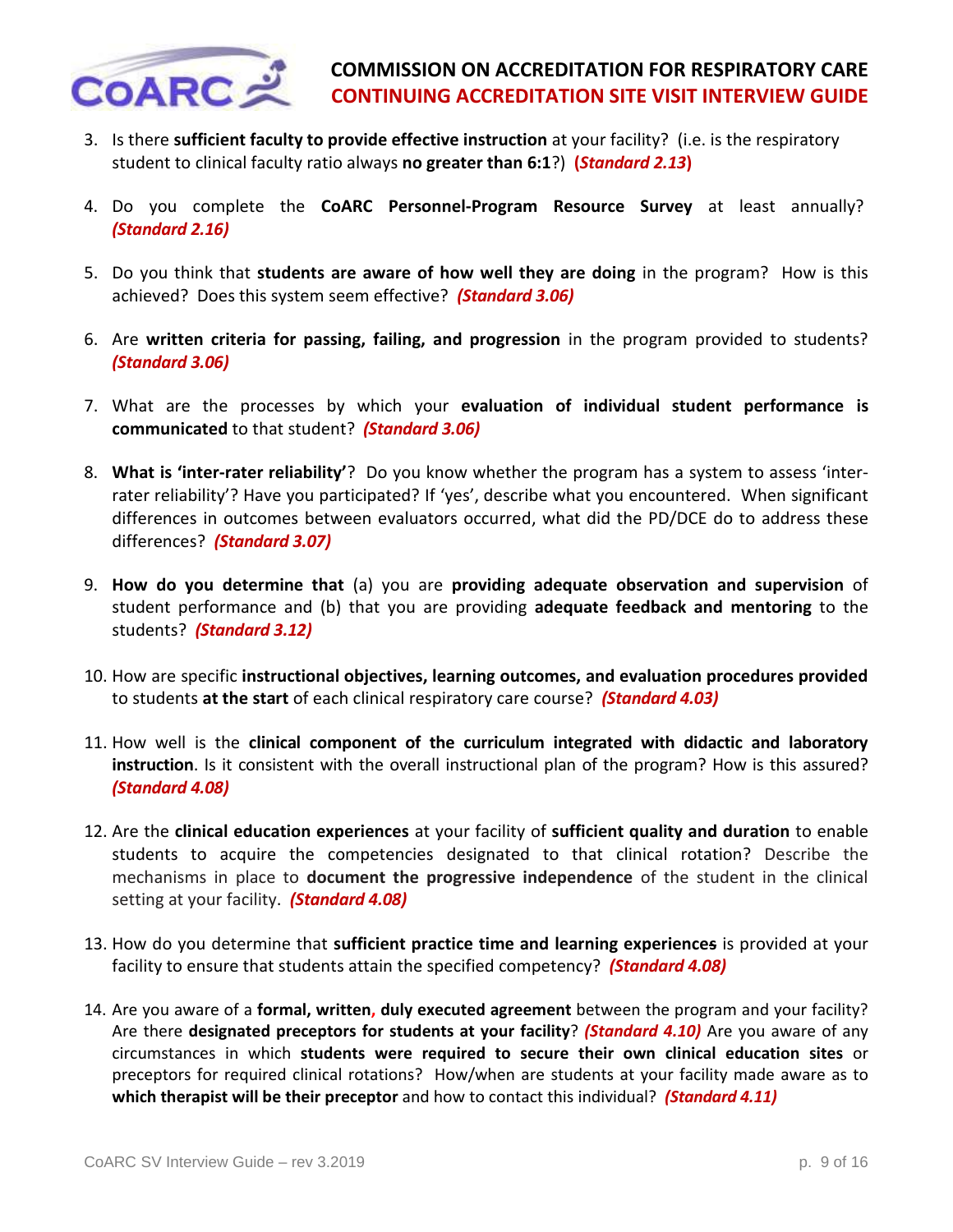

- 15. Have you ever seen **respiratory care students substituted for paid staff** at your facility? *(Standard 5.09)*
- 16. Can respiratory **students complete clinical coursework while in an employee status** at your facility? Can **students receive any form of remuneration** in exchange for what they do related to their clinical education coursework and experiences at your facility? *(Standard 5.10)*

# <span id="page-9-0"></span>**[Advisory Committee](#page-0-0)**

- 1. Does the Advisory Committee (AC) **review and approve proposed substantive changes**? *(Standard 1.07)*
- 2. Does the AC **review the program's goals on at least an annual basis**? Are the program's goal(s) and learning domains representative of the needs of the communities of interest served by the program (students, graduates, faculty, college administration, employers, physicians, and the public)? *(Standard 3.04)*
- 3. How much information does the AC receive regarding **program outcomes and evaluations of instructional effectiveness**? *(Standard 3.04)*
- 4. Do AC members complete pertinent portions of the annual **CoARC Personnel-Program Resource Survey**? *(Standard 2.16)*
- 5. Do AC members who represent employers try to ensure that the **CoARC Employer Survey** is completed when their employer has hired (a) program graduate(s)? *(Standard 3.08)*
- 6. On what basis has the AC determined that the **length of the respiratory care program** is sufficient for students to acquire the expected knowledge and competencies? *(Standard 4.08)*

### <span id="page-9-1"></span>**[Students](#page-0-0)**

#### 1. **What do you think about?**

- a) The space allocated for the program? *(Standard 2.01)*
- b) The amount of instructional materials and supplies? *(Standard 2.01)*
- c) Adequacy of libraries/learning resources? *(Standard 2.01)*
- d) Access to and amount of laboratory equipment? *(Standard 2.01)*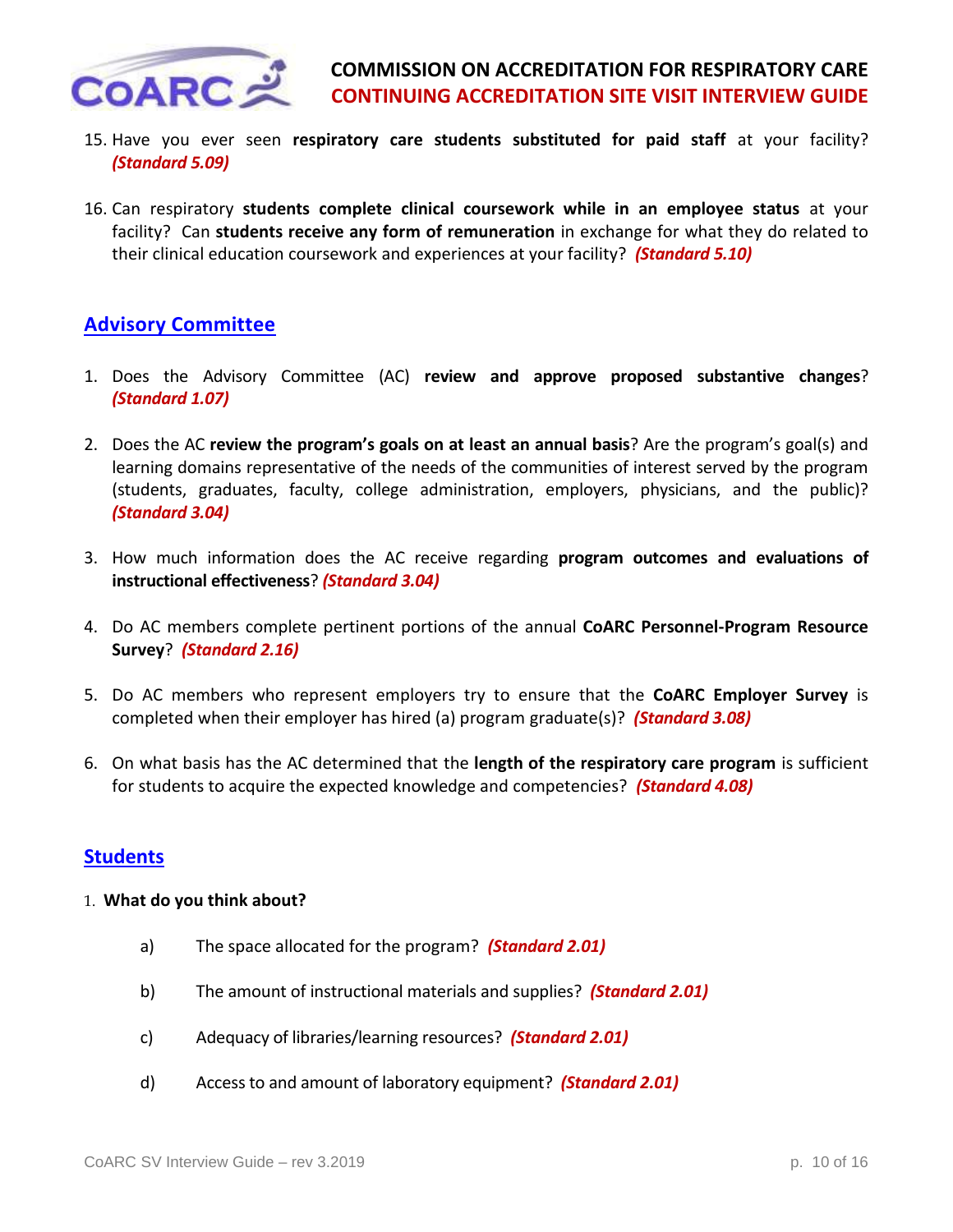

- e) Your access to and contact with the PD? **(***Standard 2.06***)**
- f) Your access to and contact with the DCE? **(***Standard 2.10***)**
- g) Your Medical Director? **(***Standard 2.11***)**
- h) The number of faculty in all the teaching venues: didactic, laboratory, and clinical setting? **(***Standard 2.13***)**
- i) The adequacy of administrative and clerical support staff? *(Standard 2.15)*
- 2. What is the **CoARC Student-Program Resource Survey**? Have you taken it each year? *(Standard 2.16)*
- 3. **Do you know**: the required program competencies and evaluation methods? How well you are doing in the program? The grading criteria for each course? The criteria for passing, failing and progression in the program? *(Standard 3.06)*
- 4. **What do you think about:**
	- a) Written information about each course **(Standard 4.03)**
	- b) Course sequencing **(Standard 4.08)**
	- c) The length of the respiratory care program? **(Standard 4.08)**
	- d) The clinical education experiences? **(Standard 4.08)**
	- e) The amount of supervision, feedback and mentoring you get while on supervised clinical practice experiences? *(Standard 3.12)*
	- f) Supervision, feedback and mentoring in clinicals? **(Standard 3.12)**
	- g) The quantity and quality of the information about the program provided to you prior to admission and enrollment? **(Standard 5.02)**

#### 5. **Have the following been made known to you?**

- a) *The* accreditation status of both the college and the program;
- b) *Admission* and transfer policies;
- d) *Policies* regarding advanced placement;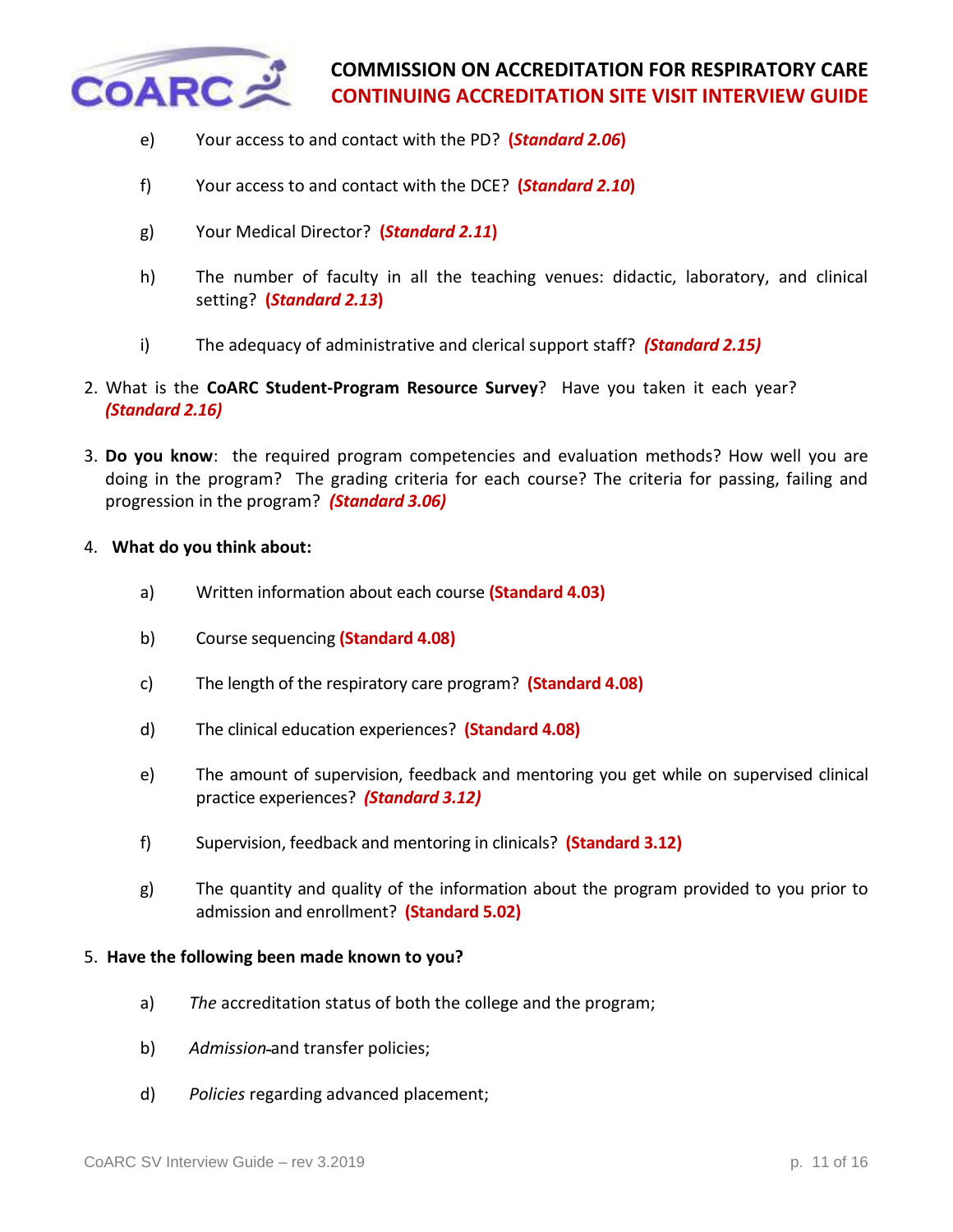

- e) Academic and technical standards required for admission to the program;
- f) Requirements for completion of each segment of the program;
- g) All graduation requirements;
- h) Academic calendar;
- i) Academic credit required for program completion;
- j) Estimates of tuition, fees and other costs related to the program;
- k) Policies and procedures for student withdrawal, probation, suspension, and dismissal;
- l) Policies and procedures for refunds of tuition and fees;
- m) Policies that may allow student employment in clinical settings outside of formal educational activities outlined in the curriculum;
- n)Policies and procedures for processing student grievances. *(Standard 5.02)*
- 6. How were you treated during the **admissions process**? Are admission procedures non-discriminatory and followed as published? Where are they published? *(Standards 5.02/5.04/5.05)*
- 7. What is the procedure for filing **student grievances**? *(Standard 5.05)*
- 8. Who makes the arrangements for **clinical sites** and **preceptors** for your required clinical rotations? How do you find out **who will be your preceptor/instructor** and how to contact this person? *(Standard 4.11)*
- 9. How do you feel about your **safety in all instructional areas** (i.e., classroom, laboratory, and clinical)? Are you informed, in advance, of clinical site health, safety or security policies? What is **HIPAA**? Have you had any HIPAA training? Who provided the training? *(Standard 5.08)*
- 10. Do you think you have ever been **substituted for paid staff** when you are on **clinical rotations**? *(Standard 5.09)*
- 11. Does the program allow you to complete **clinical coursework while working as an employee** at a clinical site? Have you ever received any form of payment for procedures you performed during your clinical education coursework and experiences? *(Standard 5.10)*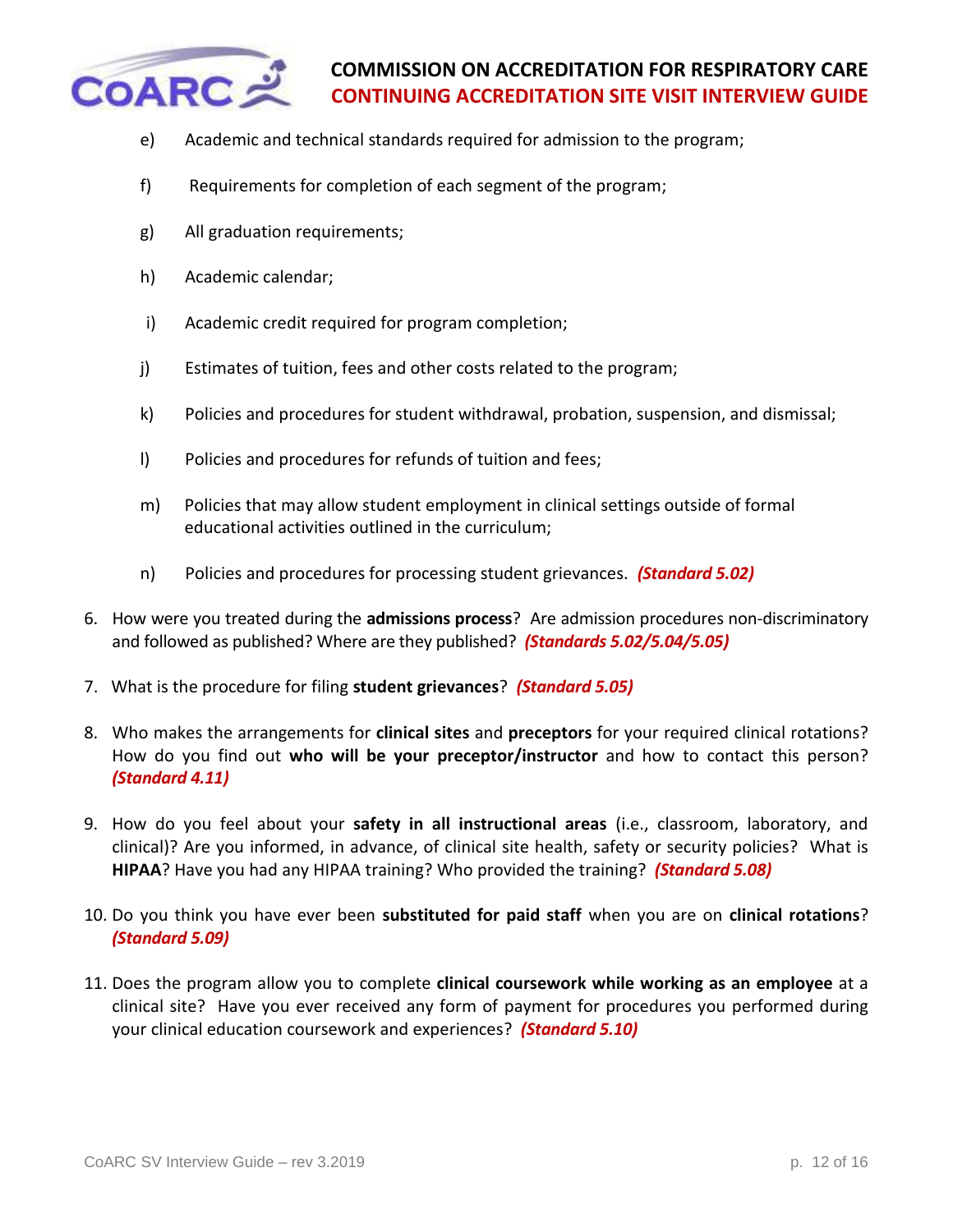

### 12. **What do you think about:**

- a) The **information** you have received about **Respiratory Therapy as a career**? **Guidance** you have received **for both academic and personal/social concerns** and to assist you in understanding and abiding by program policies and practices?
- b) Your **access to academic support services** (e.g., library, computer and technology resources, advising, counseling, and placement services)?
- c) Your **access to faculty for assistance** and counseling regarding your academic concerns and problems? Does the program faculty have **office hours**? *(Standard 5.11)*

### <span id="page-12-0"></span>**[Graduates](#page-0-0)**

#### 1. **What do you think about:**

- a) Space allocated for the program? *(Standard 2.01)*
- b) The adequacy of: Instructional materials and supplies? Libraries/learning resources?
- c) Access to and amount of laboratory equipment? *(Standard 2.01)*
- d) Access to and contact with the PD? **(***Standard 2.06***)**
- e) Access to and contact with the DCE? **(***Standard 2.10***)**
- f) The Medical Director? How much interaction did you have with her/him? **(***Standard 2.11***)**
- g) The number of faculty in all teaching venues? **(***Standard 2.13***)**
- h) The adequacy of administrative and clerical support staff? *(Standard 2.15)*
- 2. Did you complete the **CoARC Student-Program Resource Survey** while you were in the program? *(Standard 2.16)*
- *3.* Did you complete the **CoARC Graduate Survey** following graduation? *(Standard 3.08)*
- 4. **Did you know**:
	- a) How well you were doing in the program? *(Standard 3.06)*
	- b) Written criteria for passing, failing, and progression in the program? *(Standard 3.06)*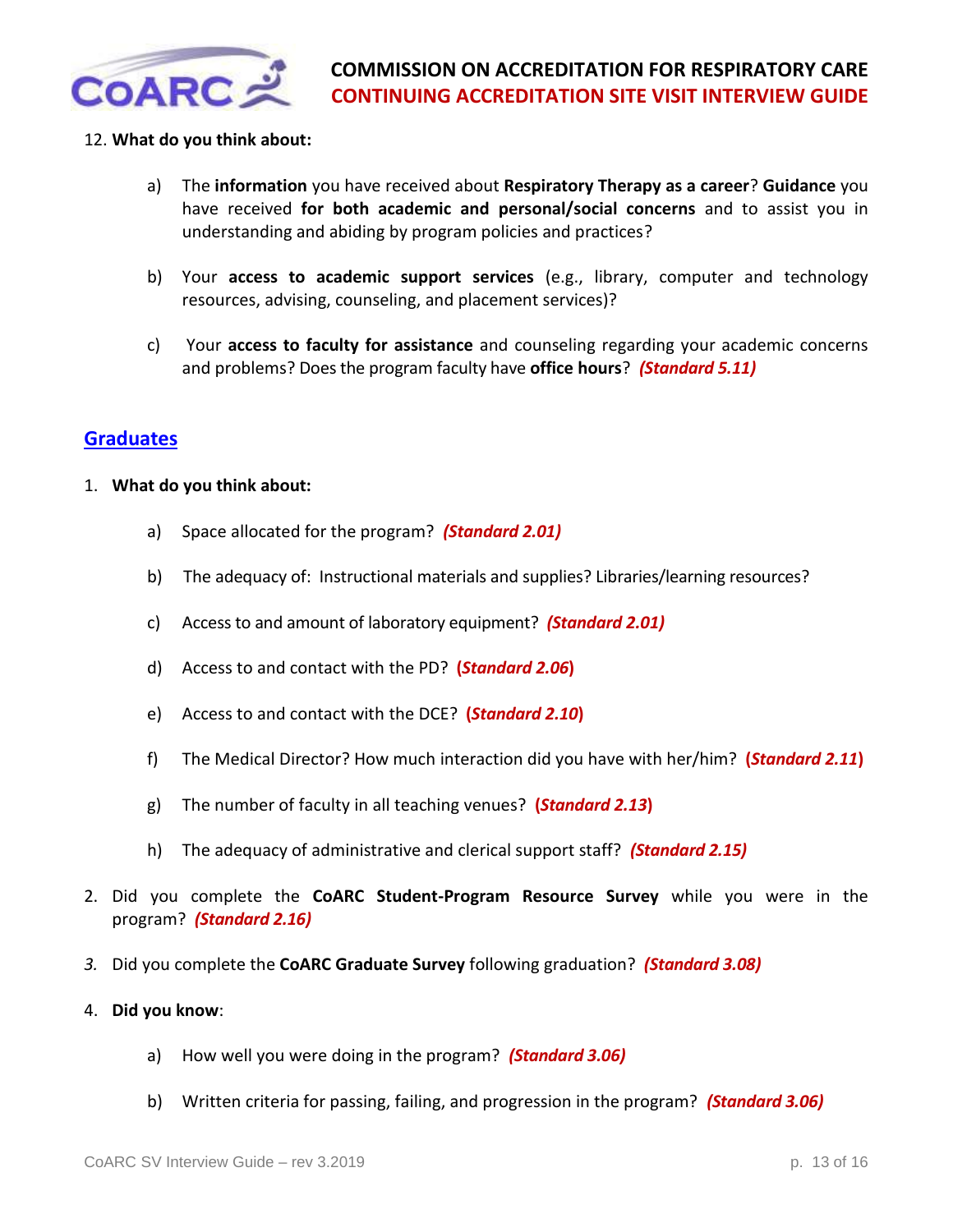

### 5. **What did you think about:**

- a) Supervision, feedback and mentoring in clinicals practice experiences? *(Standard 3.1***2**)
- b) Communication of program competencies and evaluation methods? *(Standard 3.06)*
- c) Written course information available prior to each respiratory care course? *(Standard 4.03)*
- d) Course sequencing? *(Standard 4.08)*
- 6. **What did you think about your preparation for**:
	- a) National credentialing examinations? *(Standard 4.03)*
	- b) Interactions with diverse population groups? *(Standard 4.05)*
	- c) Problem solving in the patient care setting? *(Standard 4.06)*
	- d) Your competence regarding ethical decision-making and professional responsibilities? *(Standard 4.07)*

#### 7. **What do you think about**:

- a) The overall quality and duration of your clinical education? *(Standard 4.08)*
- b) Length of study? *(Standard 4.08)*
- c) Achievement of the clinical competencies required for each rotation? Overall clinical educations? *(Standard 4.08)*
- d) Information provided prior to admission and enrollment?
- e) Information provided regarding the accreditation status of both the college and the program;
- f) Admissions and transfer policies;
- g) Policies regarding advanced placement;
- h) Academic and technical standards for admission;
- i) Requirements for completion of each segment of the program;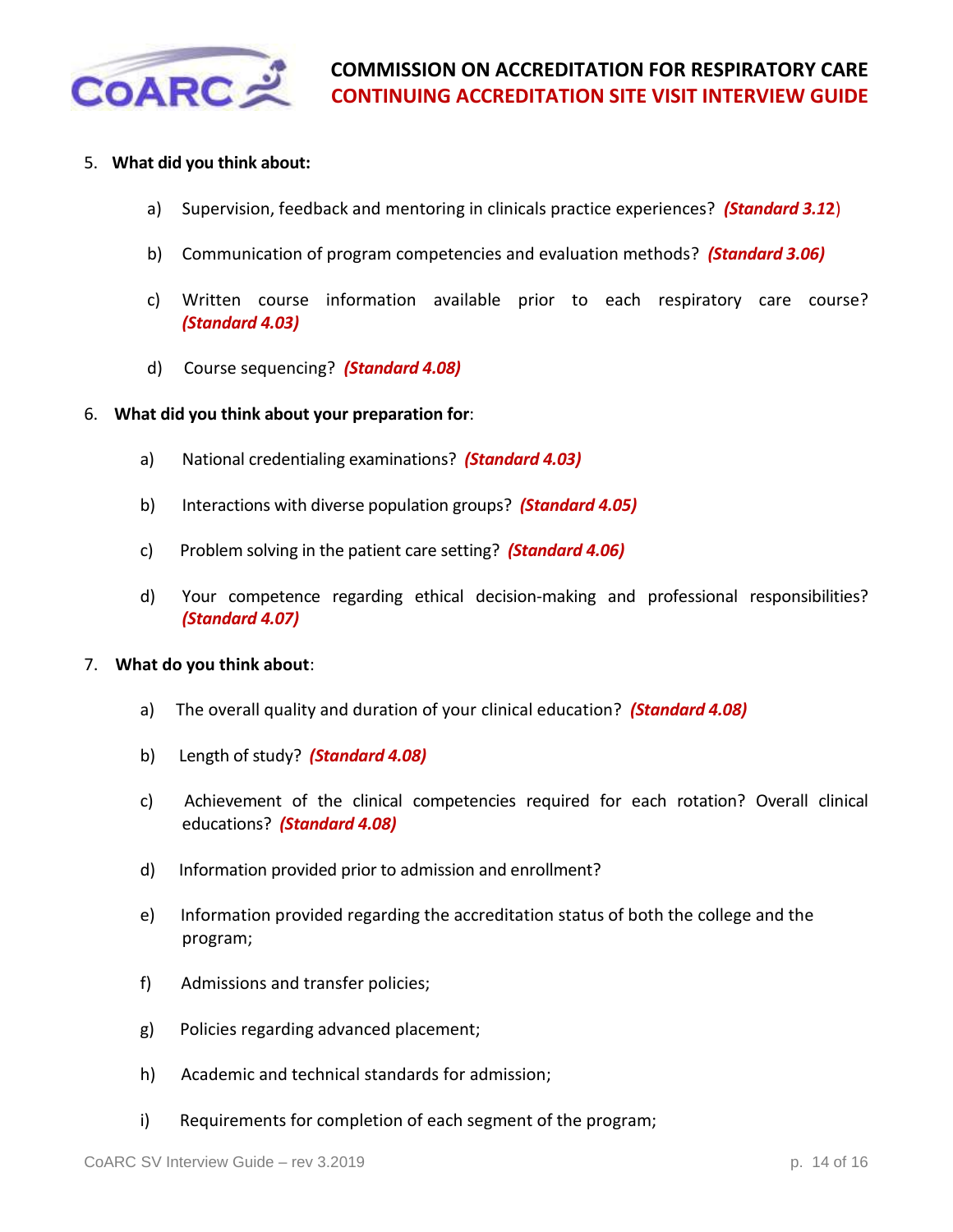

- j) Graduation requirements;
- k) Academic calendar;
- l) Academic credit required for program completion;
- m) Estimates of tuition, fees and other costs related to the program;
- n) Policies and procedures for student withdrawal, probation, suspension, and dismissal;
- o) Policies and procedures for refunds of tuition and fees;
- p) Policies that allowed students employment in clinical settings outside of formal educational activities outlined in the curriculum;
- q) Policies and procedures for processing student grievances. *(Standard 5.02)*
- r) Treatment during the admissions process? *(Standards 5.02/5.04/5.05)*
- *8.* What was the **procedure for filing student grievances**? *(Standard 5.05)*
- *9.* **Who made the arrangements** for **clinical education sites** and preceptors for your required clinical rotations? How did you learn **who your preceptor was** and how to contact this person? *(Standard 4.11)*
- *10.* How did you feel about your **safety** in all instructional areas (i.e., classroom, laboratory, and clinical)? When were you informed, about clinical site health, safety or security policies? What is HIPAA? Have you had any HIPAA training? If so, who (i.e., program, school, or clinical site) provided the training? *(Standard 5.08)*
- *11.* Do you think you were ever **substituted for paid staff** when you were on **clinical rotations**? *(Standard 5.09)*
- *12.* Did the program allow you **to complete clinical coursework while in working as an employee** at any clinical sites? Did you ever receive any form of payment for procedures you performed during your clinical education coursework and experiences? *(Standard 5.10)*

#### 13. **What did you think about**:

- a) The information you received about Respiratory Therapy as a career? *(Standard 5.11)*
- b) Guidance for academic and personal/social concerns? *(Standard 5.11)*